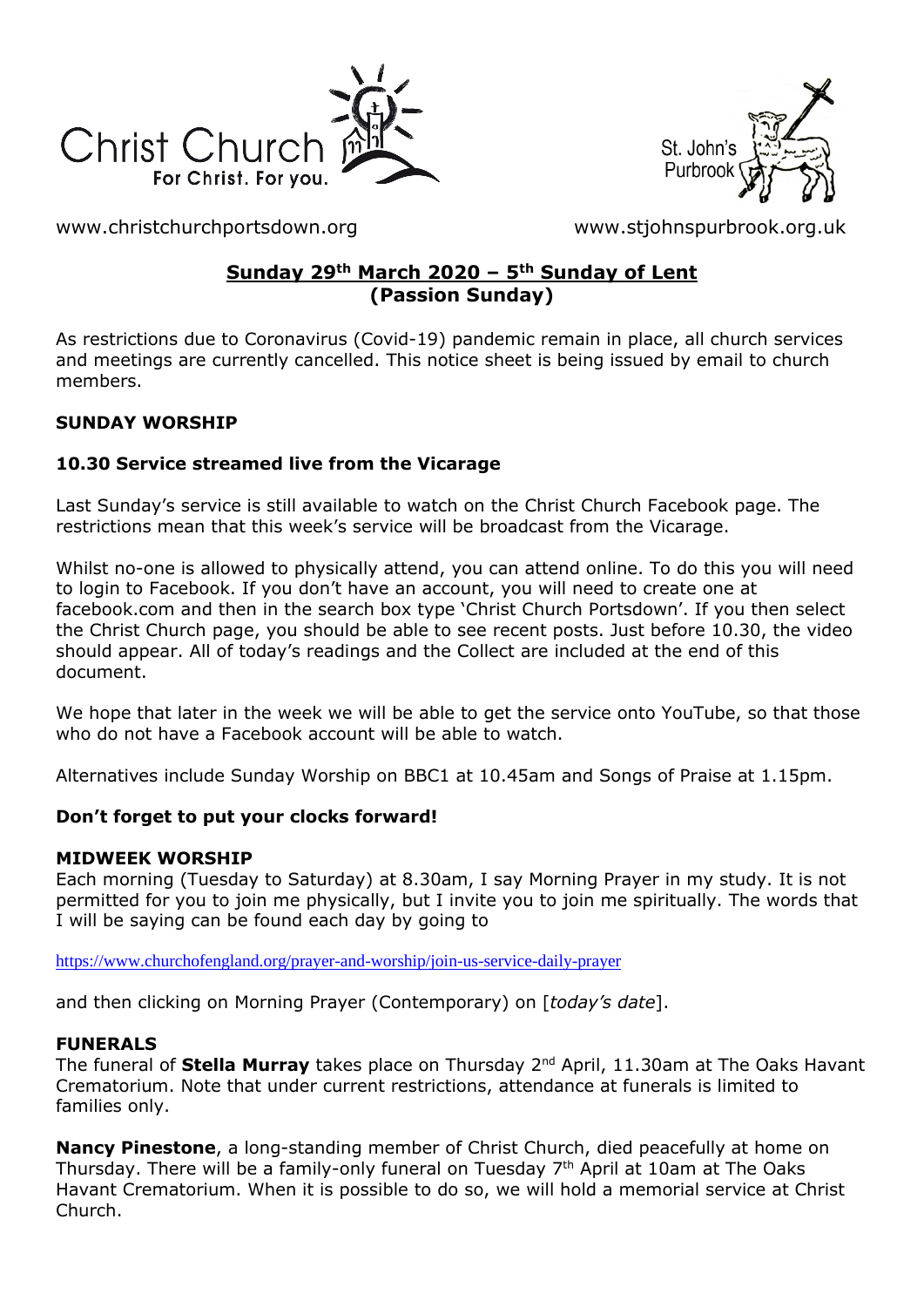#### **GIVING**

Both of our churches will experience reduced income from cancelled hall bookings and the lack of collections at services. If you usually give in the plate, please do consider switching to Direct Debit or online payment.

#### **WEBSITES**

Do keep an eye on our church websites. Members of St John's are particularly encouraged to look at the church website, which has recently been completely updated. It can be found at [www.stjohnspurbrook.org.uk](http://www.stjohnspurbrook.org.uk/)

#### **CARE AND PRAYER**

Christ Church members should have received a letter from me about a care and prayer network within Christ Church. If you haven't then do email Emma Evans and ask for it. **Everybody from either church** is invited to phone the Vicar with requests for prayer or practical support.

#### **CHURCH OFFICE**

The church office is closed. Emma is working from home, so please note her number below if you wish to speak to her.

| <b>CONTACTS</b>                     |                                                                                                 |                                   |
|-------------------------------------|-------------------------------------------------------------------------------------------------|-----------------------------------|
| <b>Vicar</b>                        | Revd Andy Wilson (day off Monday)<br>vicar@christchurchportsdown.org<br>purbrookvicar@gmail.com | 023 9226 7261<br>(M) 07745 128591 |
| <b>Associate</b><br><b>Minister</b> | <b>Revd Laura Cameron</b><br>revdlauracameron@gmail.com                                         | 01329 830145<br>Txt: 07895 021310 |
| <b>Reader CCP</b><br>(Lay Minister) | <b>Sandra Morgan</b><br>sandramorgan02@gmail.com                                                | 07557 524961                      |
| <b>Churchwarden</b><br><b>SJP</b>   | <b>Bill Jeffery</b><br>purbrookchurch@gmail.com                                                 | 023 9225 7288                     |
| <b>Churchwarden</b><br><b>CCP</b>   | <b>Stephen Anderson</b><br>stephen.anderson@christchurchportsdown.org                           | 07982 253597                      |
| <b>Administrator</b>                | <b>Emma Evans</b><br>parish.office@christchurchportsdown.org                                    | 07867 483493                      |
| <b>Hall Manager</b><br><b>CCP</b>   | Jacqui Wilson<br>hall.manager@christchurchportsdown.org                                         | 023 9226 7261<br>(M) 07745 128499 |
| Website                             | <b>Matt Doe</b><br>webmaster@christchurchportsdown.org                                          | 07305 040028                      |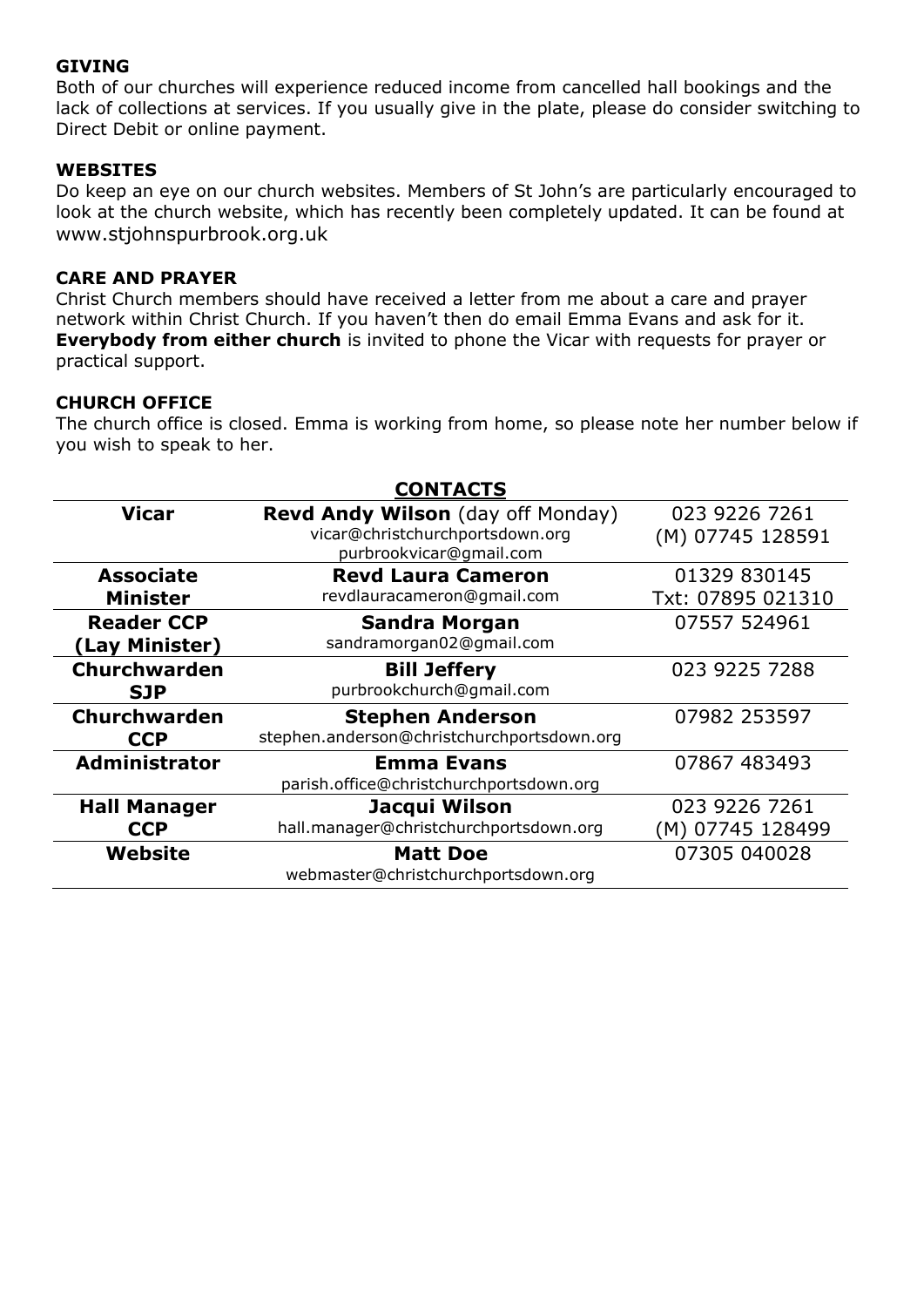# **COLLECT**

Most merciful God, who by the death and resurrection of your Son Jesus Christ delivered and saved the world: grant that by faith in him who suffered on the cross we may triumph in the power of his victory; through Jesus Christ your Son our Lord, who is alive and reigns with you, in the unity of the Holy Spirit, one God, now and for ever.

## **Amen.**

## **OLD TESTAMENT: Ezekiel 37:1–14**

**<sup>37</sup>** The hand of the Lord came upon me, and he brought me out by the spirit of the Lord and set me down in the middle of a valley; it was full of bones.  $2$  He led me all round them; there were very many lying in the valley, and they were very dry.  $3$  He said to me, 'Mortal, can these bones live?' I answered, 'O Lord God, you know.' <sup>4</sup> Then he said to me, 'Prophesy to these bones, and say to them: O dry bones, hear the word of the Lord. <sup>5</sup> Thus says the Lord God to these bones: I will cause breath to enter you, and you shall live.  $6I$  will lay sinews on you, and will cause flesh to come upon you, and cover you with skin, and put breath in you, and you shall live; and you shall know that I am the Lord.' <sup>7</sup> So I prophesied as I had been commanded; and as I prophesied, suddenly there was a noise, a rattling, and the bones came together, bone to its bone. <sup>8</sup> I looked, and there were sinews on them, and flesh had come upon them, and skin had covered them; but there was no breath in them. <sup>9</sup> Then he said to me, 'Prophesy to the breath, prophesy, mortal, and say to the breath: Thus says the Lord God: Come from the four winds, O breath, and breathe upon these slain, that they may live.'  $^{10}$  I prophesied as he commanded me, and the breath came into them, and they lived, and stood on their feet, a vast multitude. <sup>11</sup> Then he said to me, 'Mortal, these bones are the whole house of Israel. They say, "Our bones are dried up, and our hope is lost; we are cut off completely."  $^{12}$  Therefore prophesy, and say to them, Thus says the Lord God: I am going to open your graves, and bring you up from your graves, O my people; and I will bring you back to the land of Israel.  $^{13}$ And you shall know that I am the Lord, when I open your graves, and bring you up from your graves, O my people.  $^{14}$  I will put my spirit within you, and you shall live, and I will place you on your own soil; then you shall know that I, the Lord, have spoken and will act, says the Lord.'

## **Psalm 130**

 $1$  Out of the depths have I cried to you, O Lord; Lord, hear my voice; let your ears consider well the voice of my supplication.  $2$  If you, Lord, were to mark what is done amiss, O Lord, who could stand?  $3$  But there is forgiveness with you, so that you shall be feared. <sup>4</sup> I wait for the Lord; my soul waits for him; in his word is my hope. <sup>5</sup> My soul waits for the Lord, more than the night watch for the morning, more than the night watch for the morning.  $6$  O Israel, wait for the Lord, for with the Lord there is mercy; <sup>7</sup> With him is plenteous redemption and he shall redeem Israel from all their sins.

## **GOSPEL READING: John 11:1–45**

**<sup>11</sup>** Now a certain man was ill, Lazarus of Bethany, the village of Mary and her sister Martha. <sup>2</sup> Mary was the one who anointed the Lord with perfume and wiped his feet with her hair; her brother Lazarus was ill.  $3$  So the sisters sent a message to Jesus, 'Lord, he whom you love is ill.' <sup>4</sup> But when Jesus heard it, he said, 'This illness does not lead to death; rather it is for God's glory, so that the Son of God may be glorified through it.'  $5$  Accordingly, though Jesus loved Martha and her sister and Lazarus,  $6$ after having heard that Lazarus was ill, he stayed two days longer in the place where